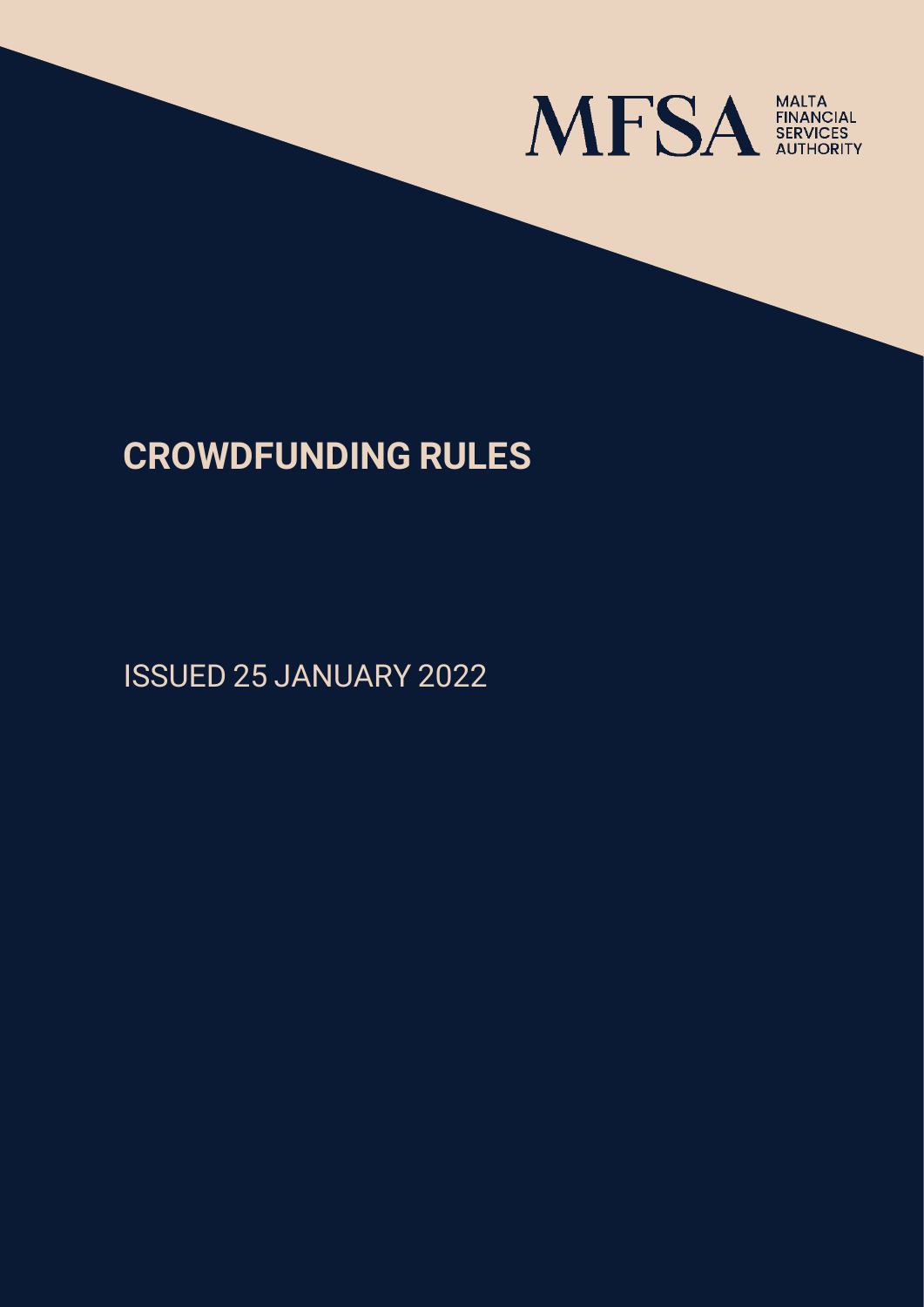## **CONTENTS**

**Contract Contract** 

| <b>CHAPTER 1 TECHNICAL STANDARDS UNDER THE ECSP REGULATION</b>         |  |
|------------------------------------------------------------------------|--|
|                                                                        |  |
| COMPLIANCE WITH TECHNICAL STANDARDS SUPPLEMENTING THE ECSPR REGULATION |  |
|                                                                        |  |
|                                                                        |  |
|                                                                        |  |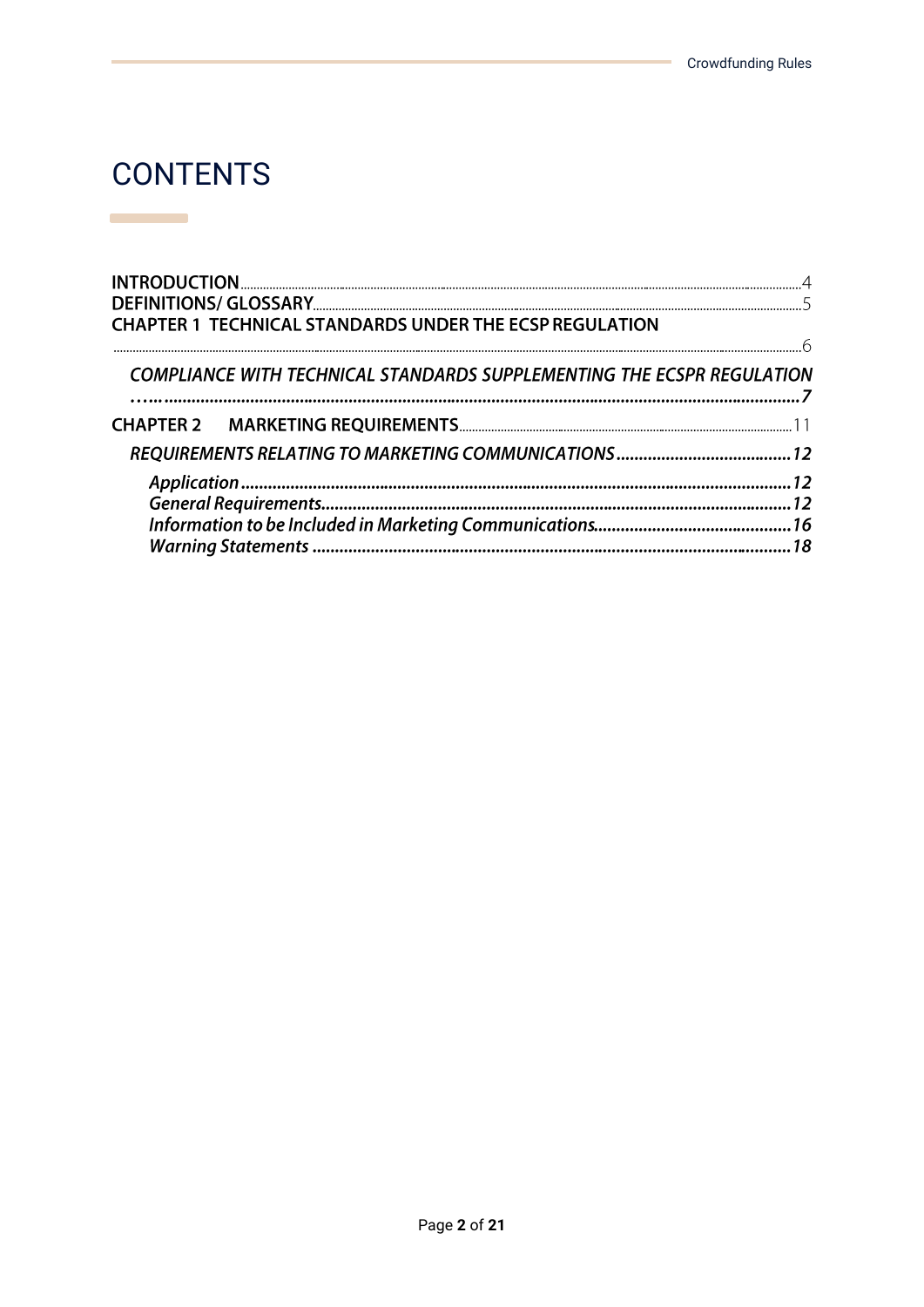# REVISIONS LOG

**Contract Contract** 

| <b>VERSION</b> | DATE ISSUED     | <b>DETAILS</b> |
|----------------|-----------------|----------------|
| 1.00           | 25 January 2022 | Issued         |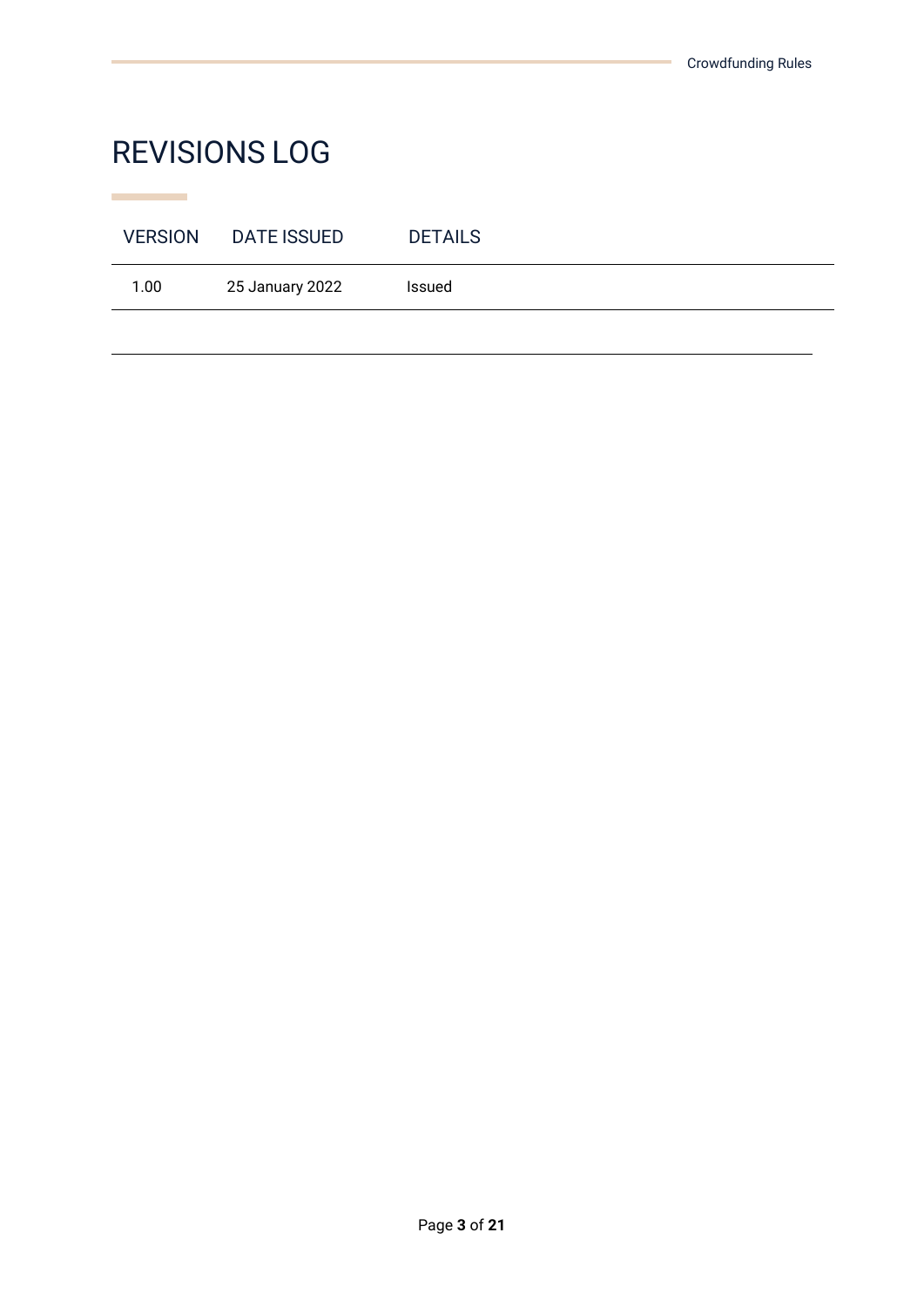### **INTRODUCTION**

These Rules are being issued in terms of the Malta Financial Services Authority Act (European Crowdfunding Service Providers for Business) Regulations (S.L.330.15) issued under the MFSA Act (Cap. 330) and contain requirements to which Crowdfunding Service Providers are required to adhere to.

The Rules essentially refer to the provisions of [Regulation \(EU\) 2020/1503](https://eur-lex.europa.eu/legal-content/EN/TXT/?uri=CELEX%3A32020R1503) of the European Parliament and of the Council of 7 October 2020 on European crowdfunding service providers for business, and amending Regulation (EU) 2017/1129 and Directive (EU) 2019/1937, *(*the *"ECSP Regulation"),* which Regulation has been applicable as from 10 November 2021.

The contents of these Rules should be **read in conjunction with:**

- (a) the requirements set out in the ECSP Regulation; and
- (b) the requirements set out in the Implementing and Regulatory Technical Standards issued under the ECSP Regulation supplementing in further detail the requirements laid down in the said Regulation.

These Rules commenced to apply as from 25 January 2022.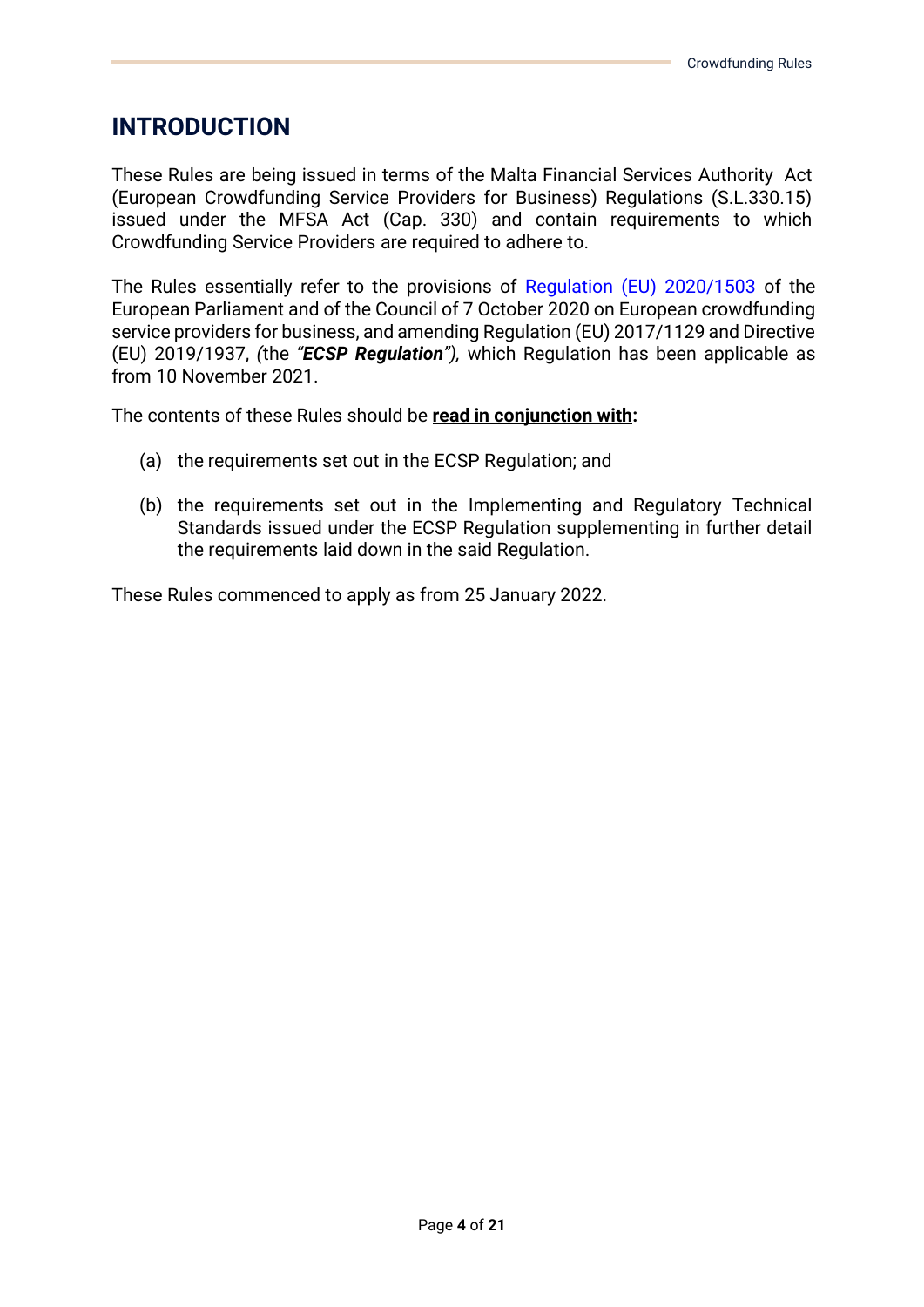## **DEFINITIONS/ GLOSSARY**

The terms used within these Rules, and not defined herein, are to be construed within the meaning of the ESCP Regulation.

| <b>Crowdfunding Service Provider</b>                        | shall have the same meaning as that<br>assigned to it in Article 2(1)(e) of the ECSP<br>Regulation                                                                                                                                                                                      |
|-------------------------------------------------------------|-----------------------------------------------------------------------------------------------------------------------------------------------------------------------------------------------------------------------------------------------------------------------------------------|
| <b>Crowdfunding Service</b>                                 | shall have the same meaning as that<br>assigned to it in Article 2(1)(a) of the ECSP<br>Regulation                                                                                                                                                                                      |
| <b>ECSP Regulation or</b><br><b>Crowdfunding Regulation</b> | Regulation (EU) 2020/1503<br>of<br>the<br>European Parliament and of the Council of<br>October<br>2020<br>7<br>European<br>on<br>crowdfunding<br>service<br>providers<br>for<br>business, and amending Regulation (EU)<br>2017/1129 and Directive (EU) 2019/1937                        |
| <b>Marketing Communications</b>                             | Means any information or communication<br>from a Crowdfunding Service Provider to a<br>prospective investor or prospective<br>project owner about the services of the<br>crowdfunding service provider, other than<br>investor disclosures required under the<br><b>ECSP Regulation</b> |
| <b>MFSA</b>                                                 | Financial<br>Means the Malta<br><b>Services</b><br>Authority established under the Malta<br>Financial Services Authority Act (Cap. 330)                                                                                                                                                 |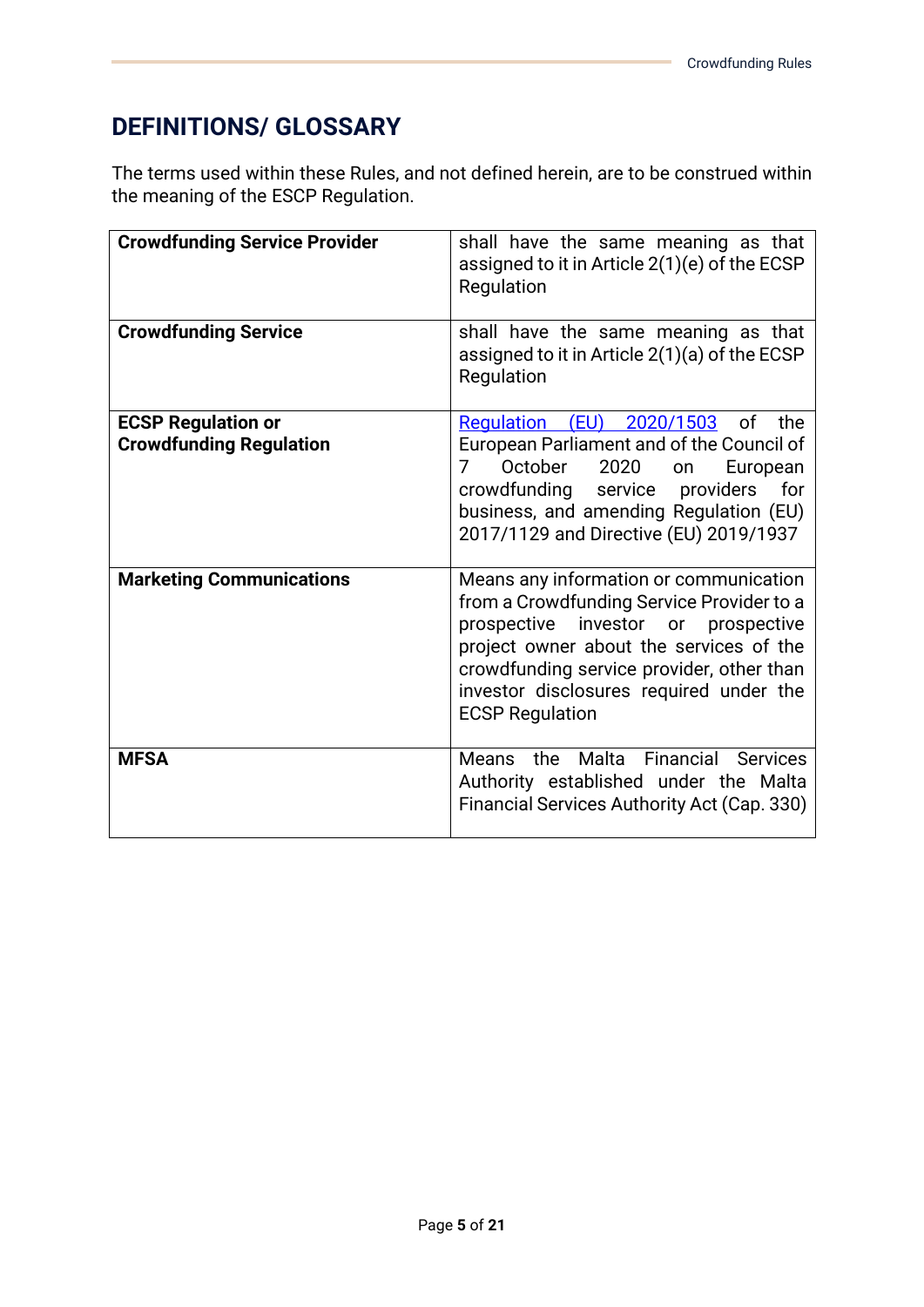### **CHAPTER 1 TECHNICAL STANDARDS UNDER THE ECSP REGULATION**

#### *Introduction*

The primary aim of the ECSP Regulation is to lay down uniform rules across the European Union for the provision of investment-based and lending-based crowdfunding services related to business financing, as well as for ensuring the protection of investors (including a harmonized investor disclosure regime, as well as a suitability and appropriateness test).

The ECSP Regulation is directly applicable as from 10 November 2021 and is supplemented with further detail by means of various Implementing Technical Standards and Regulatory Technical Standards issued/to be issued thereunder. In this respect, this Chapter highlights the relevant technical standards, as applicable.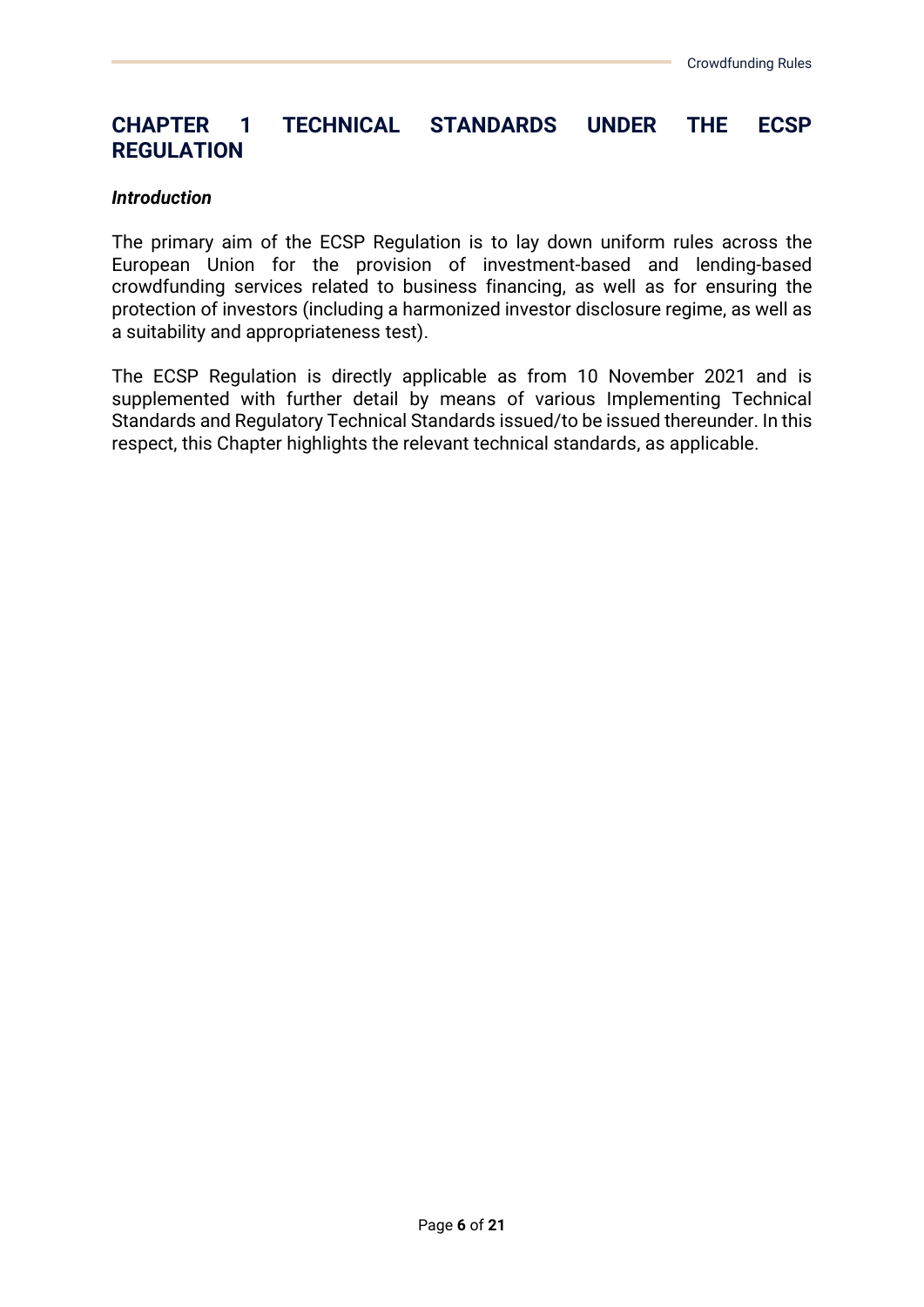#### **COMPLIANCE WITH TECHNICAL STANDARDS SUPPLEMENTING THE ECSPR REGULATION**

R.1.1 In complying with the provisions of the ECSP Regulation, a Crowdfunding Service Provider shall also refer to and comply with all the applicable Regulatory Technical Standards and Implementing Technical Standards issued/to be issued thereunder, including the following:

#### (a) **Regulatory Technical Standards relating to Complaints Handling**

*EU Commission Delegated Regulation supplementing Regulation (EU) 2020/1503 of the European Parliament and of the Council with regard to regulatory technical standards specifying the requirements, standard formats and procedures for complaint handling*

In terms of Article 7(1) of the ECSP Regulation Crowdfunding Service Providers shall have in place effective and transparent procedures for the prompt, fair and consistent handling of complaints received from clients and are required to publish descriptions of such procedures. The said technical standards aim primarily to harmonise the content of the complaints handling procedures and specify a set of minimum information to be included therein so as to ensure the prompt, fair and consistent handling of complaints.

#### (b) **Regulatory Technical Standards relating to Conflicts of Interest requirements**

*EU Commission Delegated Regulation supplementing Regulation (EU) 2020/1503 of the European Parliament and of the Council with regard to regulatory technical standards specifying conflicts of interest requirements for European crowdfunding service providers*

Article 8 of the ECSP Regulation sets out the conflicts of interest requirements for Crowdfunding Service Providers. The technical standards specify the requirements for the maintenance and operation of effective internal rules to prevent conflicts of interest; the steps to prevent, identify and manage conflicts of interests; as well as the arrangements for disclosure of conflicts of interest.

#### (c) **Regulatory Technical Standards relating to the Business Continuity Plan of Crowdfunding Service Providers**

*EU Commission Delegated Regulation supplementing Regulation (EU) 2020/1503 of the European Parliament and of the Council with regard to regulatory technical standards specifying the measures and procedures for crowdfunding service providers' business continuity plan* 

In terms of Article 12(2)(j) of the ECSP Regulation the application for authorisation shall contain a description of the prospective Crowdfunding Service Provider's business continuity plan. The technical standards aim to ensure a common understanding and ensure a high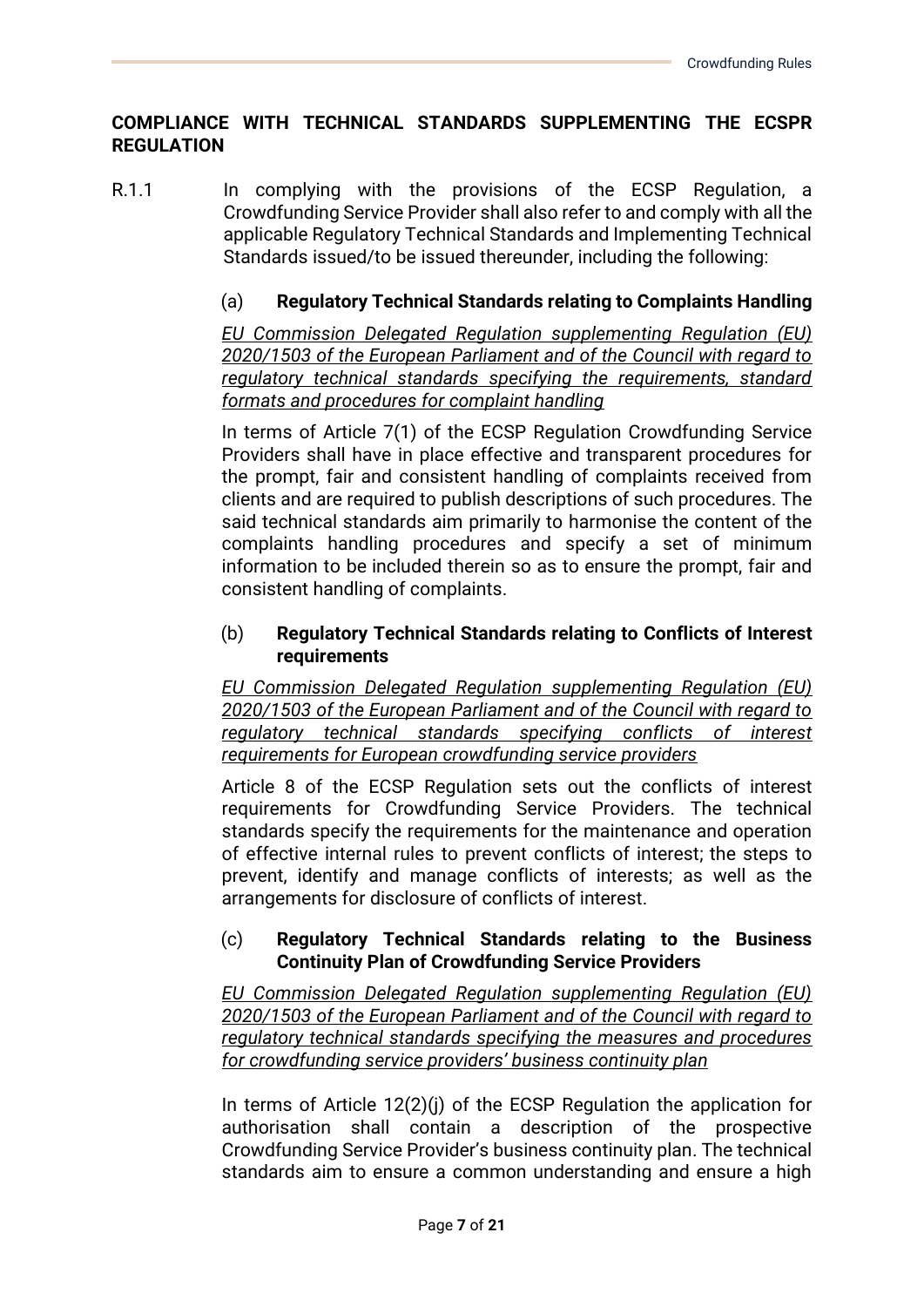level of investor protection. For instance, they specify a list of measures and/or procedures to be included in the business continuity plan to ensure, in the event of failure of, the continuity of the provision of critical services (including those outsourced) related to existing investments and sound administration of agreements with its clients.

#### (d) **Regulatory Technical Standards relating to the Authorisation of Crowdfunding Service Providers**

*EU Commission Delegated Regulation supplementing Regulation (EU) No 2020/1503 of the European Parliament and of the Council with regard to regulatory technical standards specifying requirements and arrangements for the application for authorisation as a crowdfunding service provider*

Article 12(2) of the ECSP Regulation sets out the information provided to the relevant competent authorities when submitting an application for authorisation as a prospective Crowdfunding Service Provider. The technical standards further specify the requirements listed under the said Article and set out common standard forms, templates and procedures with respect to the application.

#### (e) **Regulatory Technical Standards relating to the Entry Knowledge Test and the Simulation of the ability to Bear Losses**

*EU Commission Delegated Regulation supplementing Regulation (EU) 2020/1503 of the European Parliament and of the Council with regard to regulatory technical standards specifying the entry knowledge test and the simulation of the ability to bear loss for prospective non-sophisticated investors* 

In terms of Article 21 of the ECSP Regulation Crowdfunding Service Providers shall, before giving prospective non-sophisticated investors full access to invest on their crowdfunding platform, assess whether and which crowdfunding services offered are appropriate for such investors. The technical standards include the arrangements necessary to carry out such an appropriateness assessment with respect to nonsophisticated investors and collect the necessary information on their knowledge and experience. These also specify arrangements to carry out the simulation of the ability of non-sophisticated investors to bear losses.

#### (f) **Regulatory Technical Standards relating to the Key Investment Information Sheet**

*EU Commission Delegated Regulation supplementing Regulation (EU) 2020/1503 of the European Parliament and of the Council with regard to regulatory technical standards for the key investment information sheet*

Pursuant to Article 23 of the ECSP Regulation, Crowdfunding Service Providers are required to provide prospective investors with a Key Investment Information Sheet ("KIIS") for each crowdfunding offer which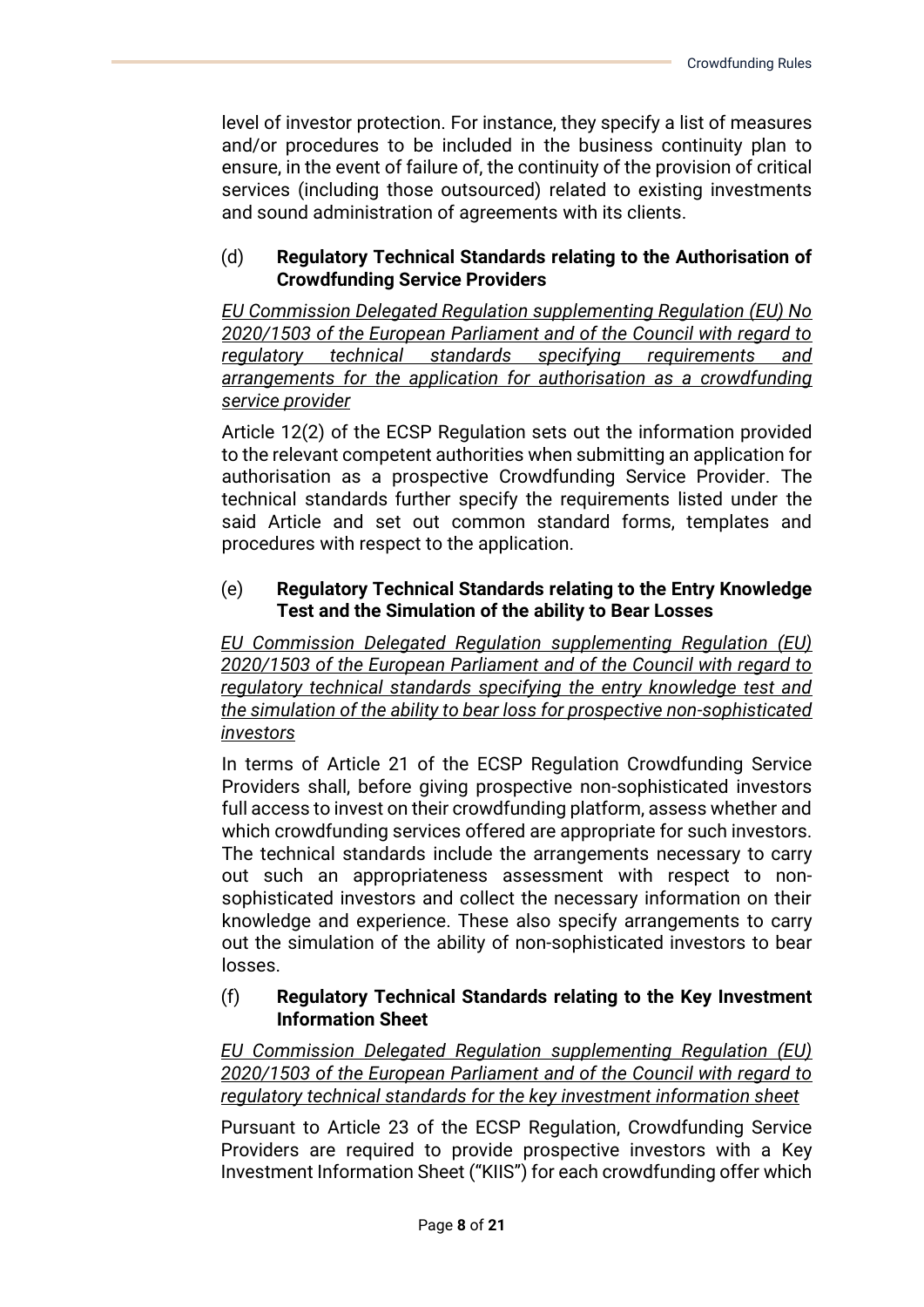contains all the information referred to in the said Article. The purpose of the KIIS is to enable prospective investors to make an informed investment decision. The technical standards set out a template for the KIIS outlining the required information (including disclosure of costs and charges) and how to clearly present this information to investors.

#### (g) **Implementing Technical Standards relating to Reporting by Crowdfunding Service Providers**

*EU Commission Delegated Regulation supplementing Regulation (EU) 2020/1503 of the European Parliament and of the Council with regard to implementing technical standards specifying data standards and formats, templates and procedures for reporting information on projects funded through crowdfunding platforms*

Pursuant to Article 16 of the ECSP Regulation Crowdfunding Service Providers are required to provide the MFSA, on an annual basis, with certain information including the list of projects funded through its platform covering information on the project owner, amount raised, the instrument issued and aggregated information on investors, as well as invested amount broken down by fiscal residency of investors and their type. In order to ensure consistency, the technical standards set out, amongst other matters, the data standards, formats, templates and procedures for the information to be reported to competent authorities in accordance with the said Article.

#### (h) **Regulatory Technical Standards relating to Information to clients on Default Rates**

*EU Commission Delegated Regulation supplementing Regulation (EU) 2020/1503 of the European Parliament and of the Council with regard to regulatory technical standards specifying the methodology for calculating default rates of loans offered on a crowdfunding platform*

Pursuant to Article 20 of the ECSP Regulation, Crowdfunding Service Providers which provide crowdfunding services consisting of the facilitation of granting of loans are to make available to clients certain relevant information, such as default rates of loans. The technical standards seek to achieve standardisation in the methodology for calculating the default rates of the projects offered on a crowdfunding platform to enable the comparison of performance, as well as the quality of Crowdfunding Service Providers and of the loans offered on crowdfunding platforms. Crowdfunding Service Providers also need to assign individual loans to the relevant risk category on the basis of sound and well-defined criteria, taking into account all the relevant factors that may have unfavourable effects on the performance of the loans.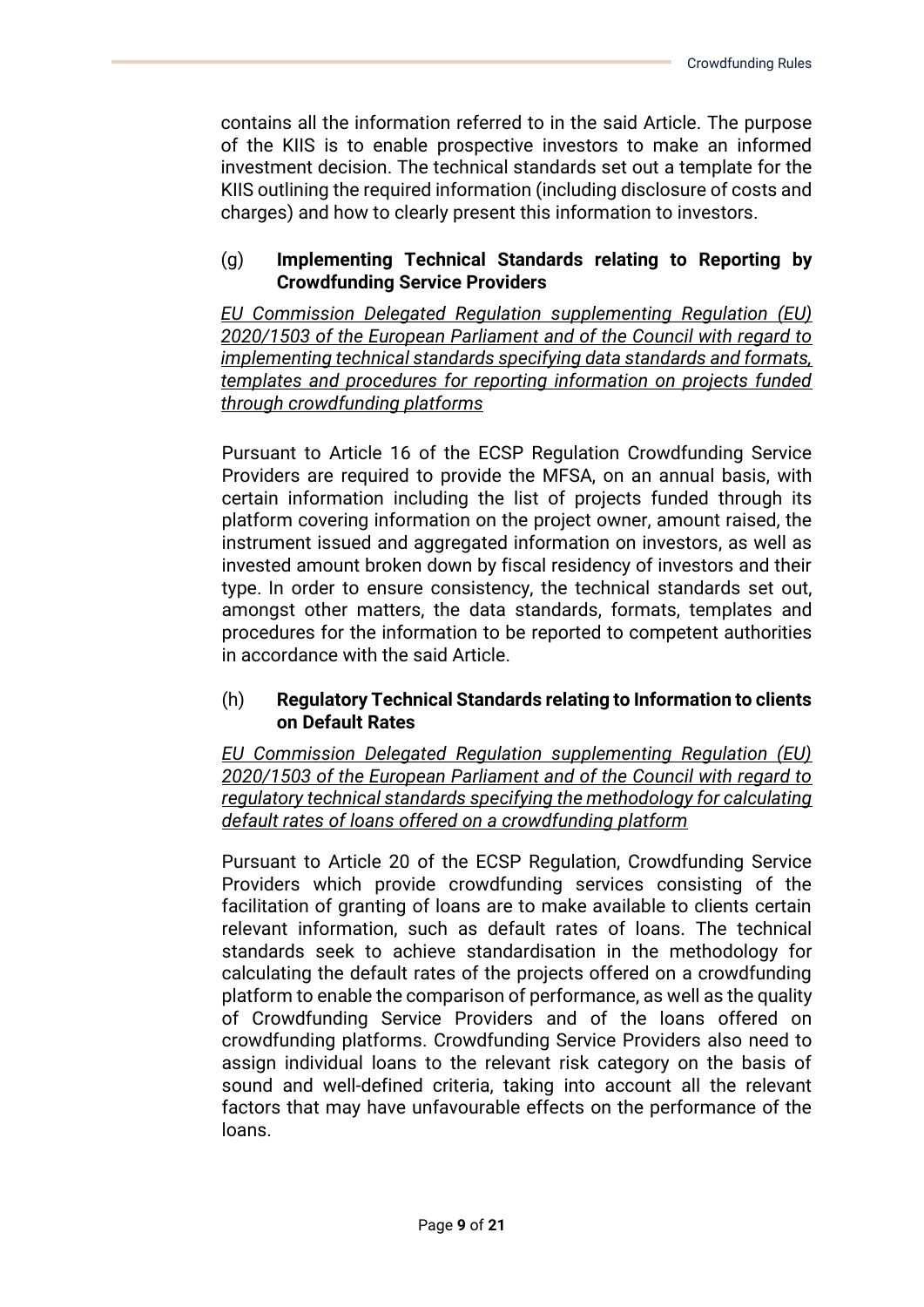#### (i) **Regulatory Technical Standards on Individual Portfolio Management of Loans offered by Crowdfunding Service Providers**

*EU Commission Delegated Regulation supplementing Regulation (EU) 2020/1503 of the European Parliament and of the Council with regard to regulatory technical standards for the Individual Portfolio Management of loans offered by crowdfunding service providers*

Pursuant to Article 6 of the ECSP Regulation, the technical standards specify, amongst other matters, the format and the information to be disclosed to investors so that they are appropriately informed about the risks they are exposed to when investing in individual portfolio management of loans. Crowdfunding Service Providers are also required to show that the methods employed for credit risk assessment of crowdfunding projects and project owners are appropriate to allow investors to have sufficient knowledge about the returns and risks of the projects and take informed decisions. In addition, these technical standards also specify the policies and procedures that crowdfunding service providers must have in place with respect to contingency funds.

#### (j) **Regulatory Technical Standards on disclosure of information to investors and requirements on credit risk assessment, loan pricing and risk management**

*EU Commission Delegated Regulation supplementing Regulation (EU) 2020/1503 of the European Parliament and of the Council with regard to regulatory technical standards for disclosure of information to investors and requirements on credit risk assessment, loan pricing and risk management*

Pursuant to Article 19 of the ECSP Regulation, the technical standards include the following: elements to be included in the description of the method to calculate credit scores; elements of the pricing strategy to be provided to investors and how to ensure that such pricing is indeed fair and appropriate; requirements with respect to the policies and procedures of Crowdfunding Service Providers that are necessary to ensure that investors are adequately informed and that credit risk assessment and loan valuation are conducted in a sound and consistent manner.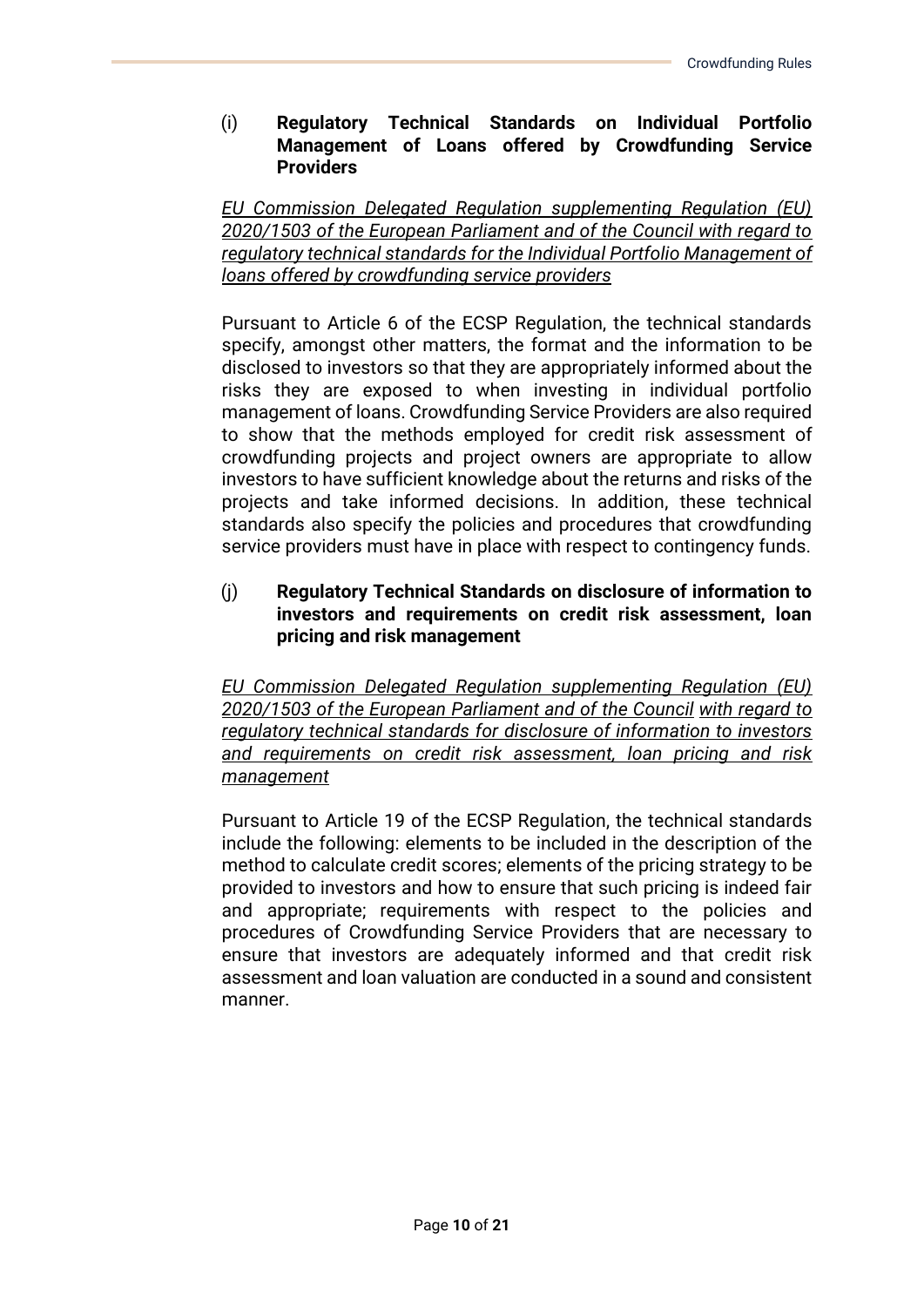### **CHAPTER 2 MARKETING REQUIREMENTS**

#### *Introduction*

The ECSP Regulation permits competent authorities of a Member States or EEA State to publish national marketing requirements that will apply to crowdfunding marketing communications in that Member State or EEA State. The purpose of the requirements in this Chapter is to set out the marketing rules that will apply to crowdfunding services provided by Crowdfunding Service Providers and European Crowdfunding Service Providers to clients in Malta.

With respect to marketing communications disseminated in Malta the MFSA is responsible for enforcement and for overseeing compliance with relevant provisions relating to marketing communications.

These Rules outline the marketing requirements to be complied with by a Crowdfunding Service Provider when promoting its crowdfunding services through marketing communications.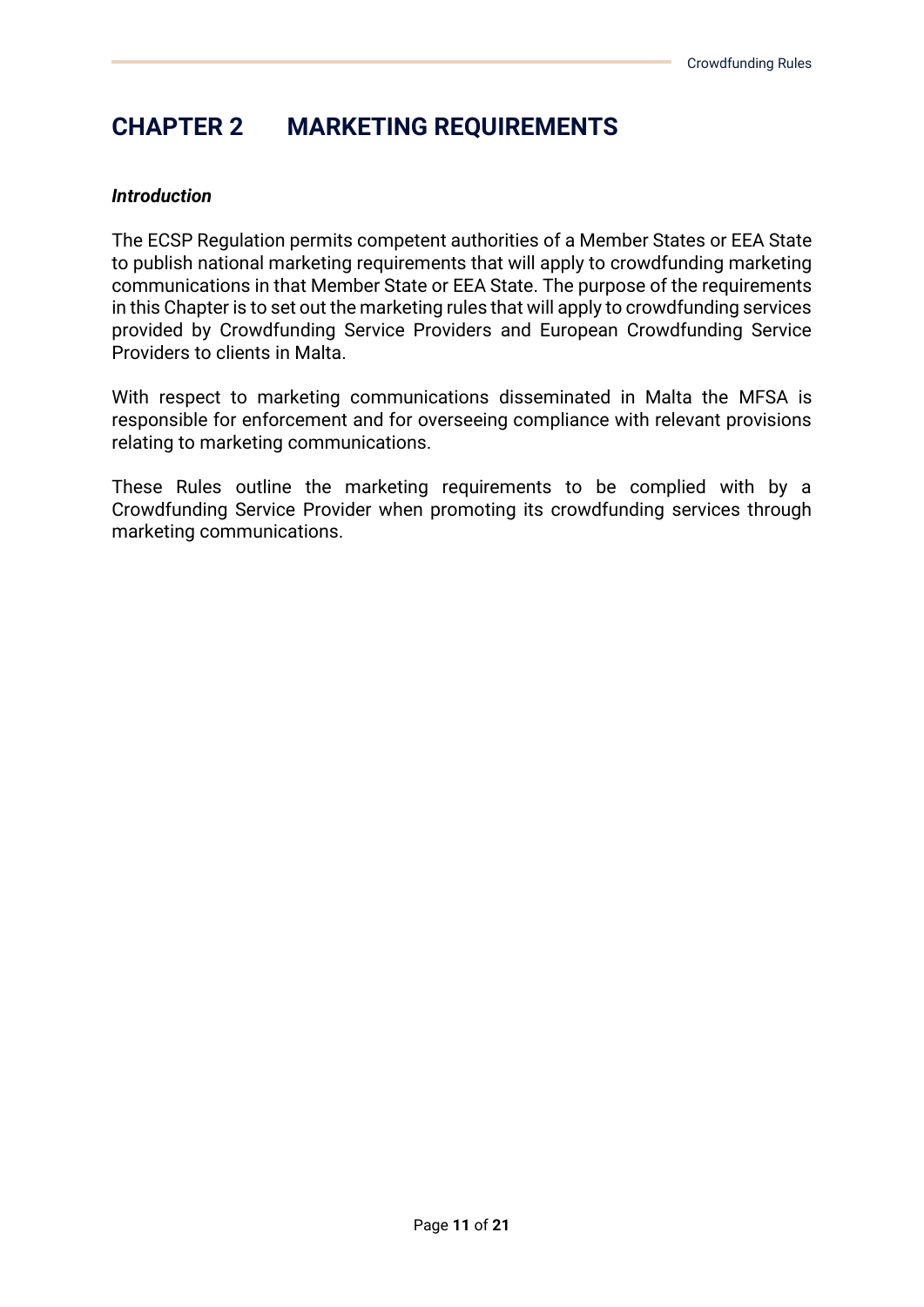#### **REQUIREMENTS RELATING TO MARKETING COMMUNICATIONS**

#### *Application*

- R.2.1 The Rules in this Chapter shall apply to:
	- (a) any marketing communication or Information issued in or from Malta; and
	- (b) any marketing communication or Information which is circulated, published, broadcasted or otherwise received in Malta.
- R.2.2 No person, other than a Crowdfunding Service Provider, may issue or cause to be issued, marketing communications, in or from Malta, unless its contents have been approved by the Crowdfunding Service Provider. Furthermore, the Crowdfunding Service Provider approving such marketing communications shall ensure that any marketing communications disseminated or circulated principally in or from Malta comply with the requirements of these Rules and any other relevant legislation
- R.2.3 These Rules shall not apply where any marketing communication approved or disseminated or Information provided consists only of one or more of the following:
	- (a) the name of the Crowdfunding Service Provider;
	- (b) a logo or other image associated with the Crowdfunding Service Provider;
	- (c) a contact point;
	- (d) a reference to the services provided by the Crowdfunding Service Provider.

#### *General Requirements*

- R.2.4 A Crowdfunding Service Provider shall ensure that any information or marketing communication it approves or circulates is:
	- (a) sufficient for, and presented in a manner that is likely to be understood by, the average member of the Identified target market to whom it is directed, or by whom it is likely to be received;
	- (b) up to date and relevant to the means of communication used;
	- (c) consistently presented in the same language throughout all forms of Information and marketing materials that are provided to each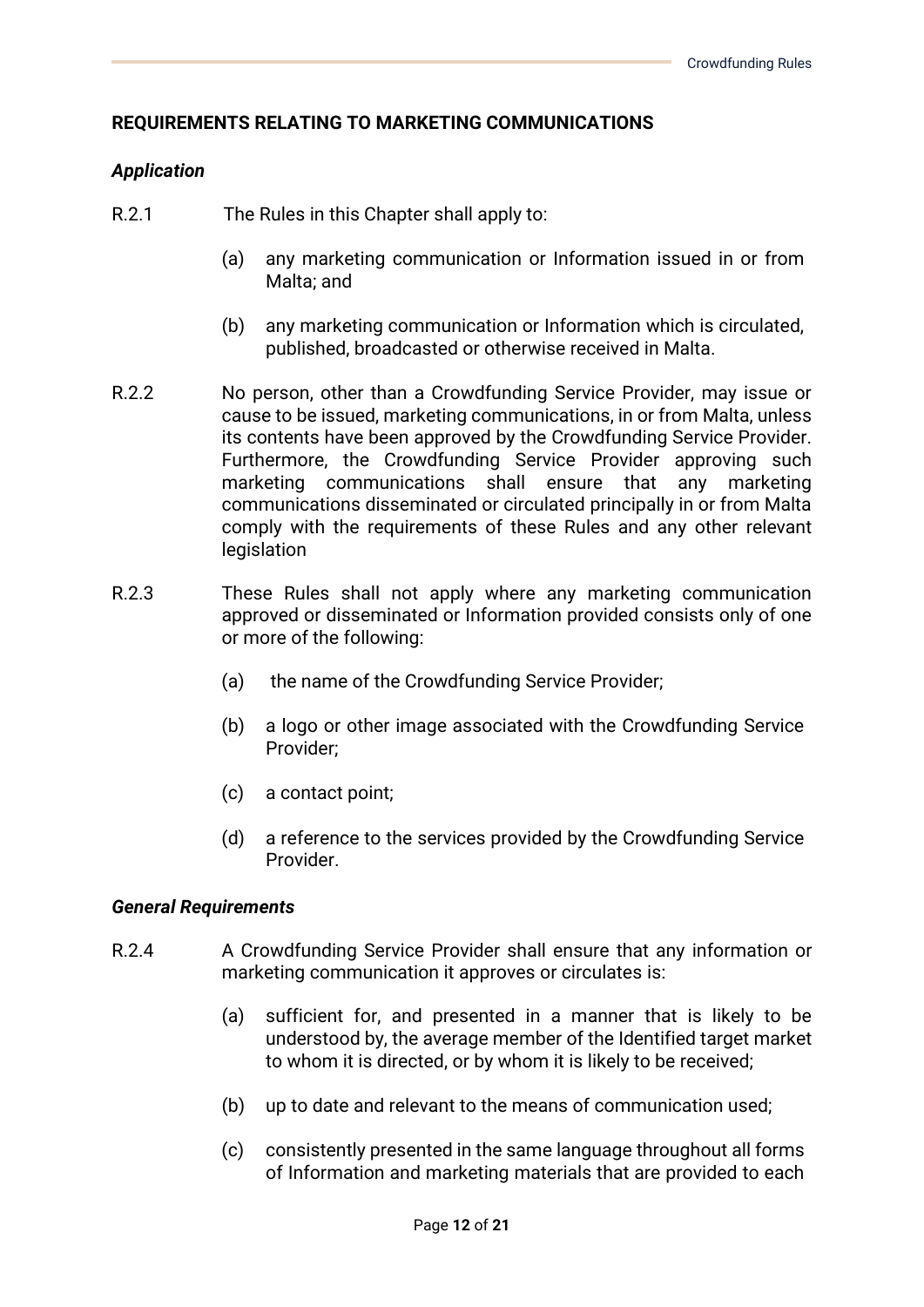Client, unless the Client has accepted to receive Information in more than one language.

- R.2.5 A Crowdfunding Service Provider shall ensure that all marketing communications about the provision of crowdfunding services, including those outsourced to third parties acting on its behalf who are designated to perform functions in relation to the provision of crowdfunding services in accordance with Article 9 of the ECSP Regulation, are clearly identifiable as such.
- R.2.6 A Crowdfunding Service Provider promoting the provision of its crowdfunding services through marketing communications shall ensure that the information contained in such communications to Clients, including communications about:
	- (a) the Crowdfunding Service Provider itself;
	- (b) the costs, financial risks and charges related to crowdfunding services or investments;
	- (c) the crowdfunding project selection criteria; and
	- (d) the nature of, and risks associated with, their crowdfunding services,

is fair, clear and not misleading.

- R.2.7 A Crowdfunding Service Provider shall also ensure that any information and marketing communication is consistent:
	- (a) with any information contained in the Key Investment Information Sheet ("KIIS") and indicate that the KIIS is available; or if such KIIS is not yet available, with the information which is required to be contained in the KIIS in terms of the ECSP Regulation;
	- (b) with any information the Crowdfunding Service Provider provides to a Client in the course of carrying on services and ancillary services;
- R.2.8 A Crowdfunding Service Provider shall, as a minimum, for any information or marketing communications disseminated:
	- (a) in Malta, use the English and, or Maltese language;
	- (b) in a Member State or EEA State, other than Malta, use one or more of the official languages of the Member State or EEA State in which the marketing communications are disseminated, or a language accepted by the competent authorities of that Member State or EEA State.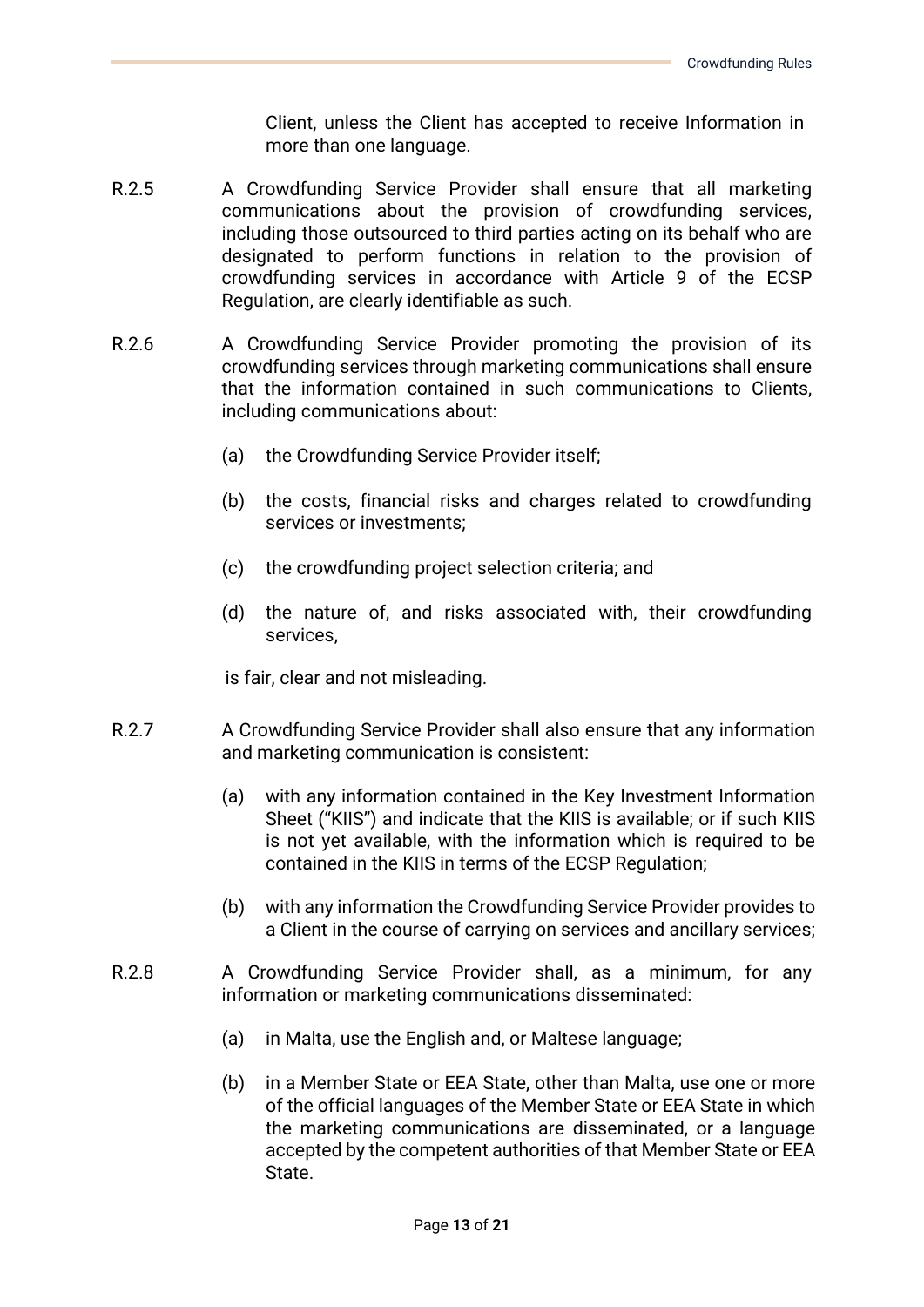Provided that, in any case any translations made are deemed to be made under the responsibility of the Crowdfunding Service Provider and shall faithfully reflect the content of the original information.

R.2.9 A Crowdfunding Service Provider shall include a regulatory disclosure statement in all its marketing communications it issues, which shall indicate that the Crowdfunding Service Provider is regulated by the MFSA or by a European regulatory authority, as applicable, as well as a reference to the legislation under which such regulation is afforded.

> A Crowdfunding Service Provider shall use the following wording or such other wording as appropriate in the particular circumstances:

- (a) *[Full legal name of the Crowdfunding Service Provider]* is regulated by the MFSA''; or
- (b) *[Full legal name of the Crowdfunding Service Provider]* is regulated by *[insert name of the competent authority from which it received its authorisation]* in *[insert name of the Member State where that competent authority resides]* under the Crowdfunding Regulation, and is subject to regulation by the MFSA in respect of rules relating to marketing communications.

The regulatory disclosure statement required by this Rule should also be made by the Crowdfunding Service Provider when providing Information to Clients.

A Crowdfunding Service Provider shall ensure that the name of the MFSA or any other competent authority is not used in such a manner that would indicate or suggest its endorsement or approval.

- R.2.10 A Crowdfunding Service Provider shall ensure that:
	- (a) the design, presentation and content of a marketing communication is clear, fair, accurate and not misleading, so that any Client can reasonably be expected to know immediately that it is a marketing communication. The accuracy of information is assessed on the basis of a balanced presentation of the different characteristics, which must not conceal any significant element;
	- (b) aa a marketing communication shall not seek to influence a person's attitude to the marketed offer, product or service or the Crowdfunding Service Provider either by ambiguity, exaggeration or omission;
	- (c) the nature and type of the marketed offer, product or service shall be clear and shall not be disguised in any manner;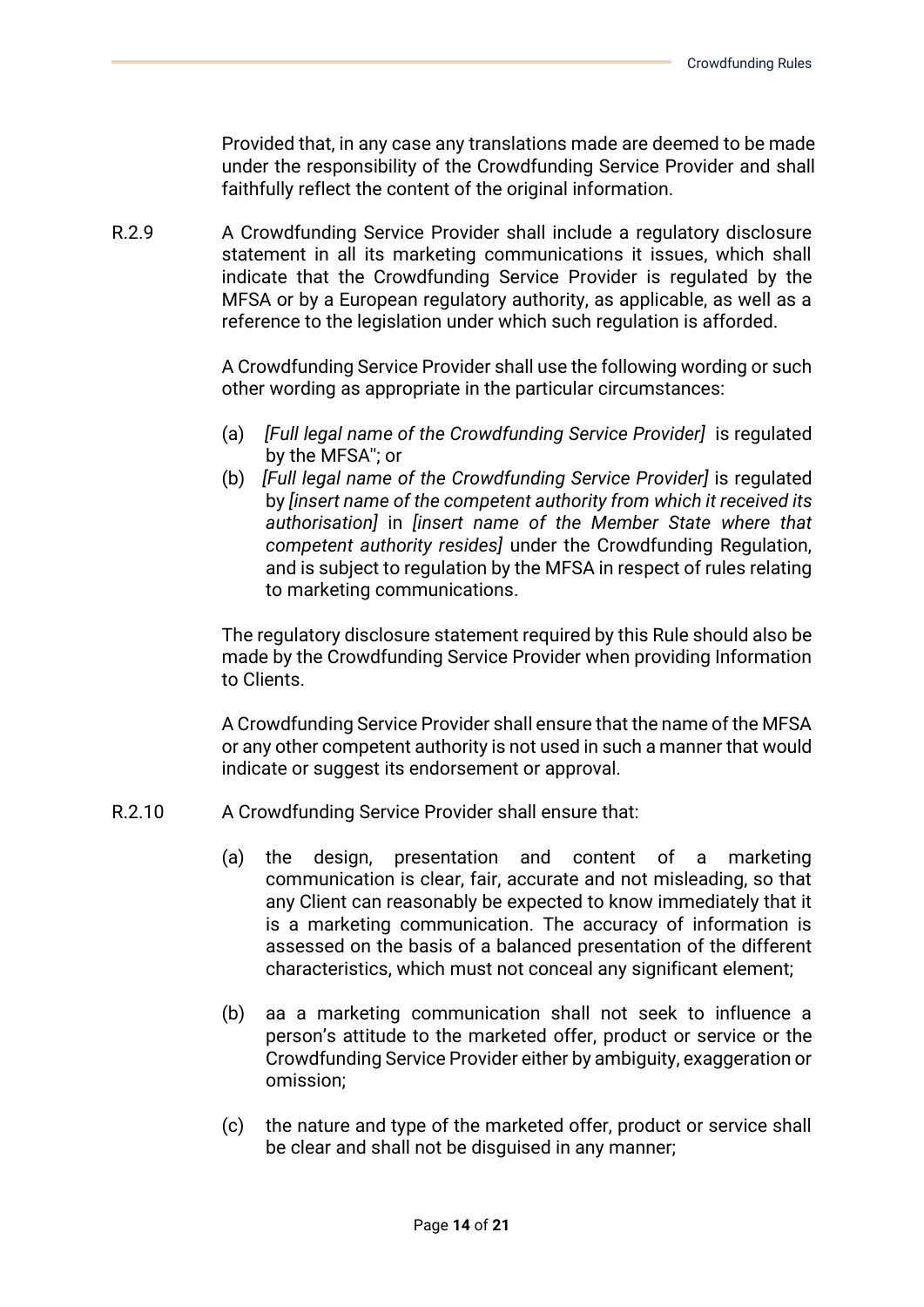- (d) important items, statements or warnings are prominent and not obscured or disguised in any manner; and
- (e) it avoids taking any improper advantage of any characteristic or circumstances that may make the Client vulnerable.
- R.2.11 Without prejudice to the generality of R.2.10 (a), a Crowdfunding Service Provider shall ensure that any marketing communication and information is not misleading in particular in relation to:
	- (a) the nature of the marketed offer, product or service;
	- (b) the Crowdfunding Service Provider's independence or the independence of the information it provides;
	- (c) the Crowdfunding Service Provider's ability to provide the marketed offer, product or service;
	- (d) the scale of the Crowdfunding Service Provider's activities;
	- (e) the extent of the resources of the Crowdfunding Service Provider;
	- (f) the nature of the Crowdfunding Service Provider's or any other person's involvement in the marketed offer, product or service;
	- (g) the scarcity of the marketed offer, product or service;
	- (h) past performance or possible future performance of the marketed offer, product or service;
	- (i) any relevant risks and, in particular, shall not emphasise any potential benefits of an offer, product or service without also giving a fair and prominent indication of relevant risks.

In addition, when describing its activity, the Crowdfunding Service Provider shall refrain from using complimentary language that might promote its services and proposals. In practice, when the Crowdfunding Service Provider presents the online offer selection process, potential investors shall not be under the illusion that the offers mentioned are free from risk.

Equally, comparative or superlative expressions such as *"the better projects"* or *"the most attractive opportunities"* shall be avoided. Sales hooks boasting of *"growing companies"*, *"audited projects", "transparent investments"* or *"secure services"* shall be avoided because they may turn out to be misleading, if not inaccurate.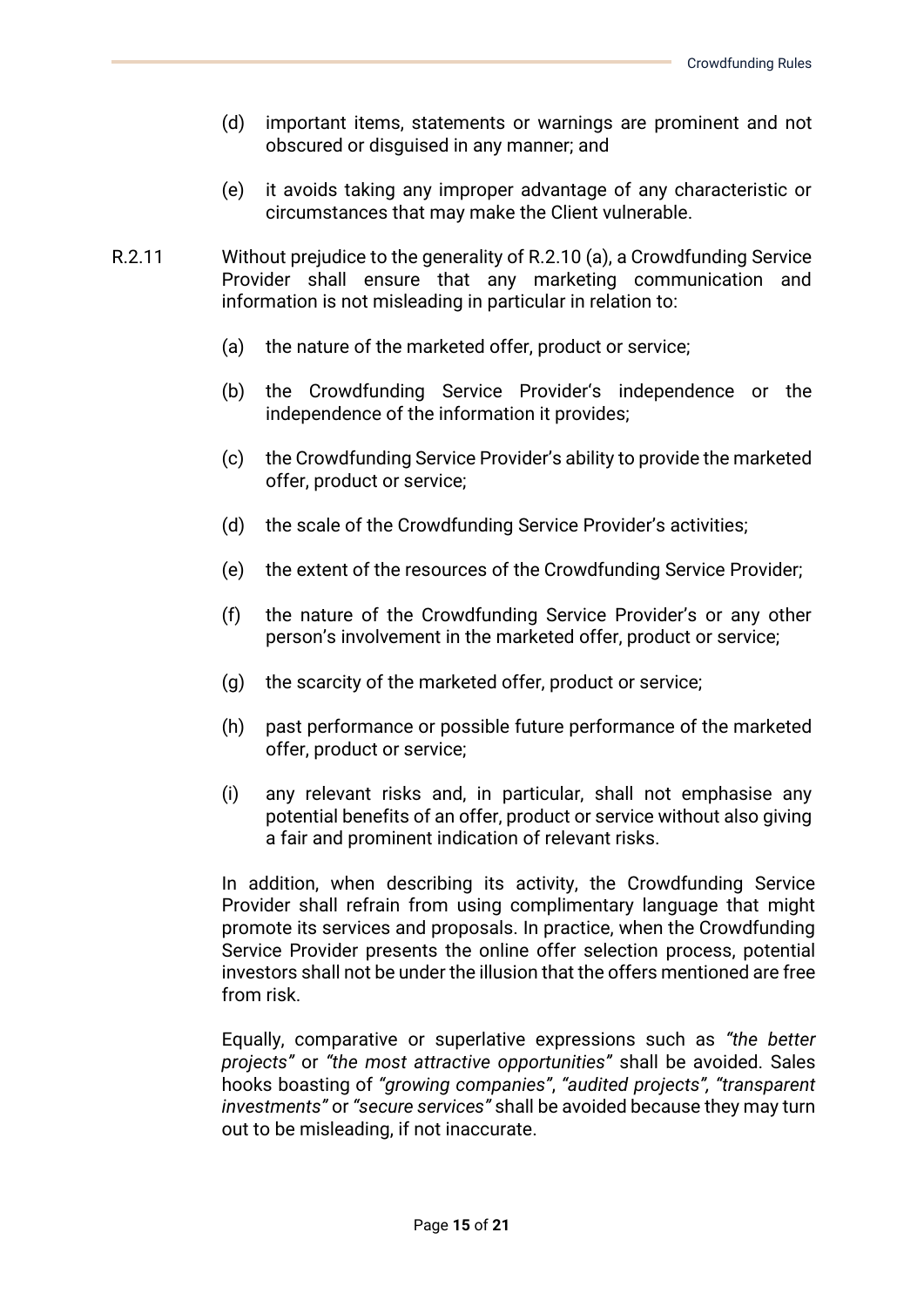- R.2.12 A Crowdfunding Service Provider shall ensure that any information and marketing communication addressed to, or disseminated in such a manner that it is likely to be received by Clients, shall clearly show its name and address.
- R.2.13 A Crowdfunding Service Provider shall ensure that any information or marketing communications does not disproportionately encourage investment in any one crowdfunding project; so that, prior to the closure of the raising funds for a project, no marketing communication is to disproportionately target planned, pending or current individual crowdfunding projects or offers.

#### *Information to be Included in Marketing Communications*

- R.2.14 A Crowdfunding Service Provider shall ensure that any disclosure, warning or any other disclaimer to be included in any marketing communication or information is shown prominently, clearly and intelligibly. In this respect a Crowdfunding Service Provider shall ensure that:
	- (a) disclaimers, risk warnings and other footnotes used in the Information should be of sufficient size and prominence to be clearly legible and not diminished, disguised or obscured in any way by the content, design or format of the Information;
	- (b) the font size used in the indication of relevant risks is at least equal to the predominant font size used throughout the Information provided, and the layout used ensures such indication is prominent;
	- (c) it takes account of the means of communication used to publish the marketing communication or communicate the Information to Clients and of the limitations and/ or disadvantages associated with a particular means of communication; and
	- (d) ensure that quoted performance figures are not selected so as to exaggerate the success or disquise the lack of success of the offer, product or service;
	- (e) past or future performance should not be the central focus of marketing communications. Any marketing communication that mentions only the potential performance of an offer, product or service made available by the Crowdfunding Service Provider is not permitted.

A Crowdfunding Service Provider shall not mention offers, products or services that have been successfully completed or are currently being redeemed, the success rate of offers, products or services or the take-up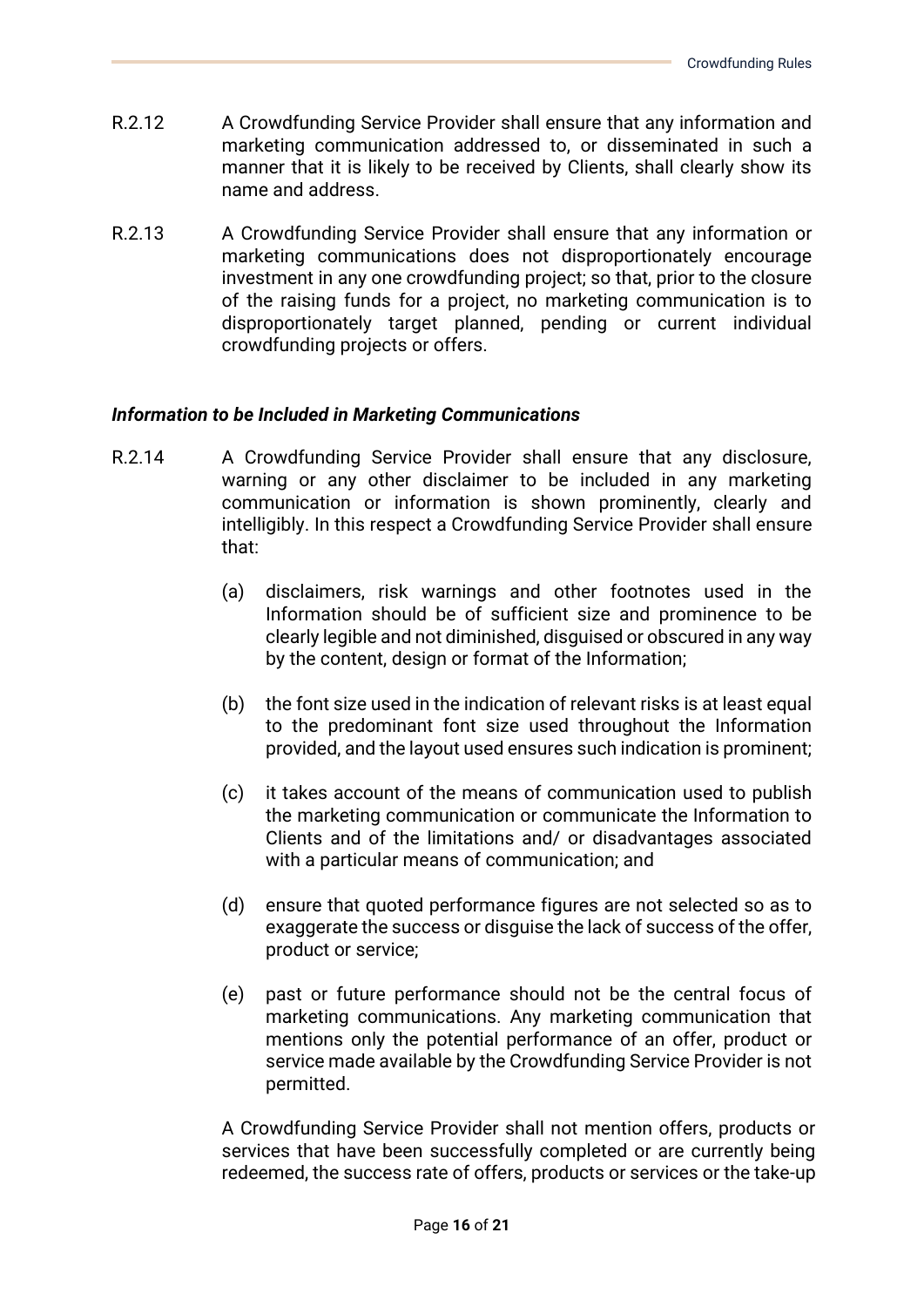rate of offers, products or services, without also informing potential Clients about failed, loss-making or defaulting offers, products or services, as applicable.

In addition, in the case of crowdfunding services consisting of the facilitation of granting of loans, a low default rate of loans cannot be presented as an indicator of the quality of the project offers, products or services of the Crowdfunding Service Provider. Moreover, when the Crowdfunding Service Provider mentions successful exits for lenders before the maturity date, it shall also clearly mention in the same place the loss-making project offers, products or services and total amounts invested, thereby enabling calculation of loss or default rates.

- R.2.15 A Crowdfunding Service Provider shall ensure that a marketing communication that uses promotional or introductory interest rates clearly states the expiry date of that interest rate and provides an indication of the rate that will apply thereafter.
- R.2.16 A Crowdfunding Service Provider shall ensure that any assumptions, on which a statement, promise or forecast contained in a marketing communication is based, are clearly stated, reasonable and up to date.
- R.2.17 A Crowdfunding Service Provider shall ensure that, where any information or marketing communication contains comparisons or contrasts the following conditions are satisfied:
	- (a) such comparisons or contrasts are relevant, meaningful and presented in a clear, fair and balanced manner; and do not omit anything material to the comparison or contrast;
	- (b) the sources of the information used for the comparison shall be specified and the key facts and on reasonable assumptions upon which such comparisons or contrasts are based shall be included within the information or marketing communication.
- R.2.18 A Crowdfunding Service Provider shall ensure that any information or marketing communication which contains any initials or acronyms (for example AER, EAR etc.) also states what the initials or acronyms stand for.
- R.2.19 A Crowdfunding Service Provider shall ensure that any information or marketing communication describes an offer, product or service as free only where the offer, product or service in its entirety is available free of charge to the Client.
- R.2.20 In relation to any information and marketing communications that makes pricing claims, a Crowdfunding Service Provider shall ensure that any qualifying criteria in relation to: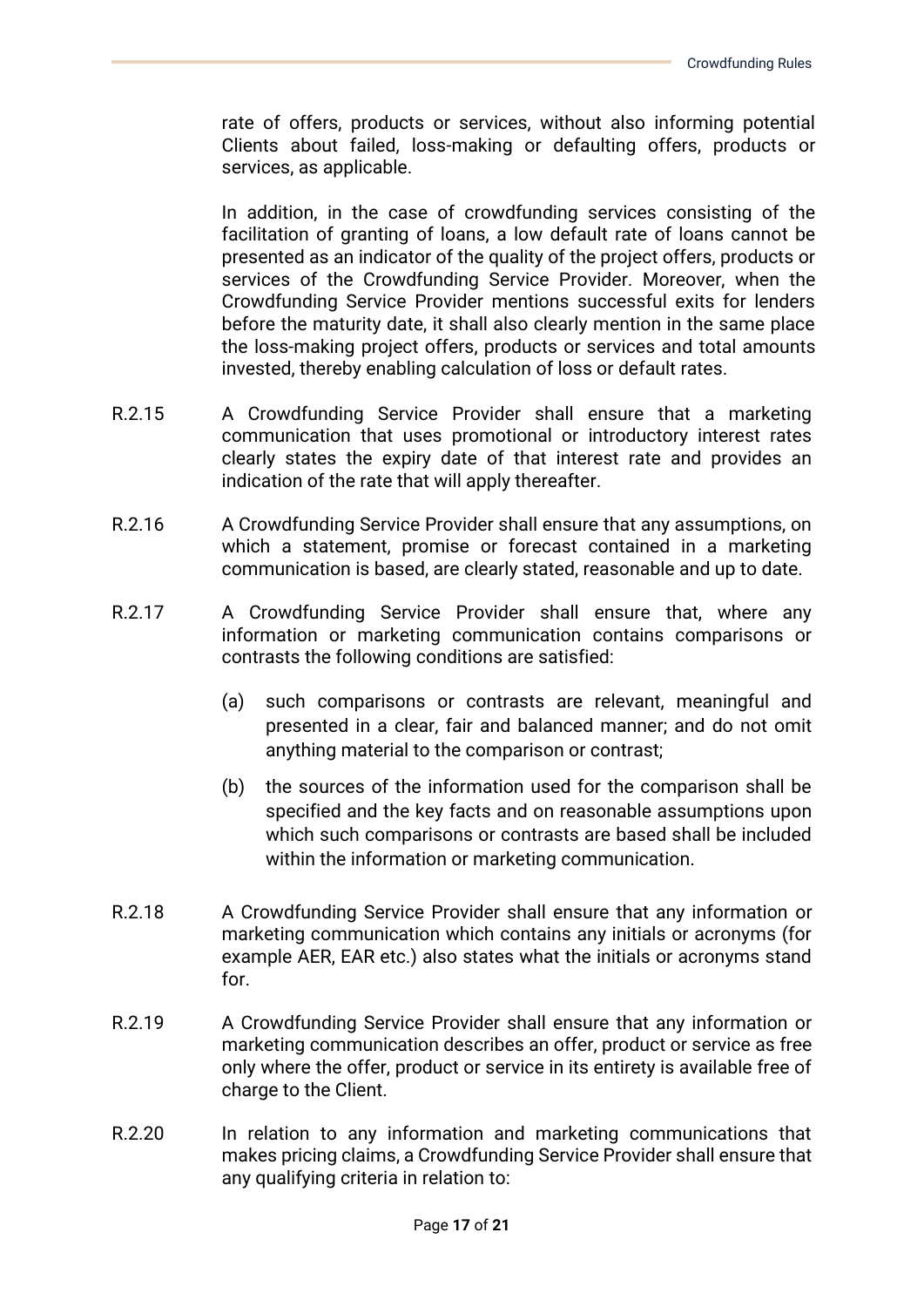- (a) obtaining a minimum price for the marketed offer, product or service; or
- (b) benefiting from potential maximum savings relating to the marketed offer, product or service,

is included in the main body of the information or marketing communications.

- R.2.21 A Crowdfunding Service Provider shall ensure that where any information or marketing communication contains a reference to particular tax treatment of a particular offer, product or service, the information or marketing communication in question contains:
	- (a) details on the tax treatment of the offer, product or services, which is complete, fair, relevant, accurate and not misleading;
	- (b) an indication as to whether the Crowdfunding Service Provider assumes responsibility for the withholding of the taxes at source;
	- (c) an indication that the Information relates to any appropriate current legislation as at the date of submission of that Information and that such tax arrangements may change in the future;
	- (d) where the Information refers to a particular tax treatment, it shall prominently state that the tax treatment depends on the individual circumstances of each Client and may be subject to change in the future.

#### *Warning Statements*

- R.2.2 A Crowdfunding Service Provider shall ensure that the warning statements required under this Section:
	- (a) are prominently situated and of a font size that is at least equal to the predominant font size used throughout the document, marketing communication or information; and
	- (b) appear together with the benefits of the marketed offer, product or service.

In the case of non-print media, it is sufficient that the warning statements are outlined at the end of the document, marketing communication or information.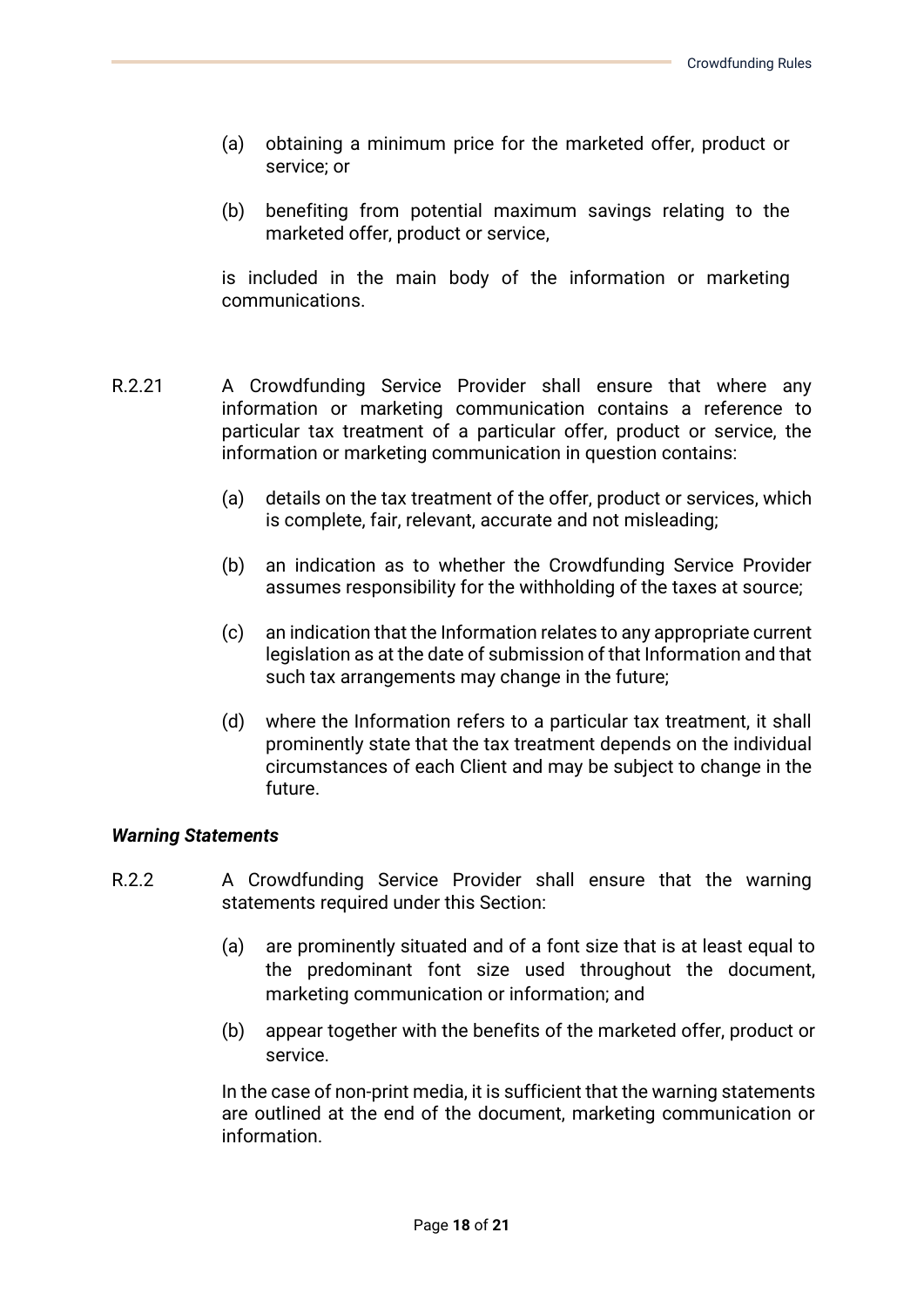- R.2.2 A Crowdfunding Service Provider shall ensure that any marketing communication or information contain the warning statements specified below, as applicable:
	- (a) in the case of a marketing communication which contains information containing an indication of past performance, the relevant warning statements are disclosed and the following conditions are satisfied:
		- i. that indication is not the most prominent feature of the communication or information;
		- ii. the reference period and the source of Information is clearly stated, at all times;
	- (b) the Information contains a prominent warning that the figures refer to the past and that past performance is not a reliable indicator of future results;

For this purpose, a Crowdfunding Service Provider shall use the following wording or such other wording as appropriate in the particular circumstances:

**Warning: The performance figures quoted refer to the past and past performance is not a guarantee of future performance or a reliable guide to future performance***.* 

Provided that, where the indication relies on figures denominated in a currency other than that of the Member State in which the Client is resident, the currency is clearly stated, together with a warning that the return may increase or decrease as a result of currency fluctuations.

For this purpose, a Crowdfunding Service Provider shall use the following wording or such other wording as appropriate in the particular circumstances:

**Warning: This [offer/product/service] may be affected by changes in currency exchange rate movements thereby affecting your investment return therefrom.**

- (c) in the case of any information or marketing communication which contains illustrations or information on simulated performance, the relevant warning statements are disclosed and the following conditions are satisfied:
	- i. clear indication on what actual past performance is the simulated past performance based;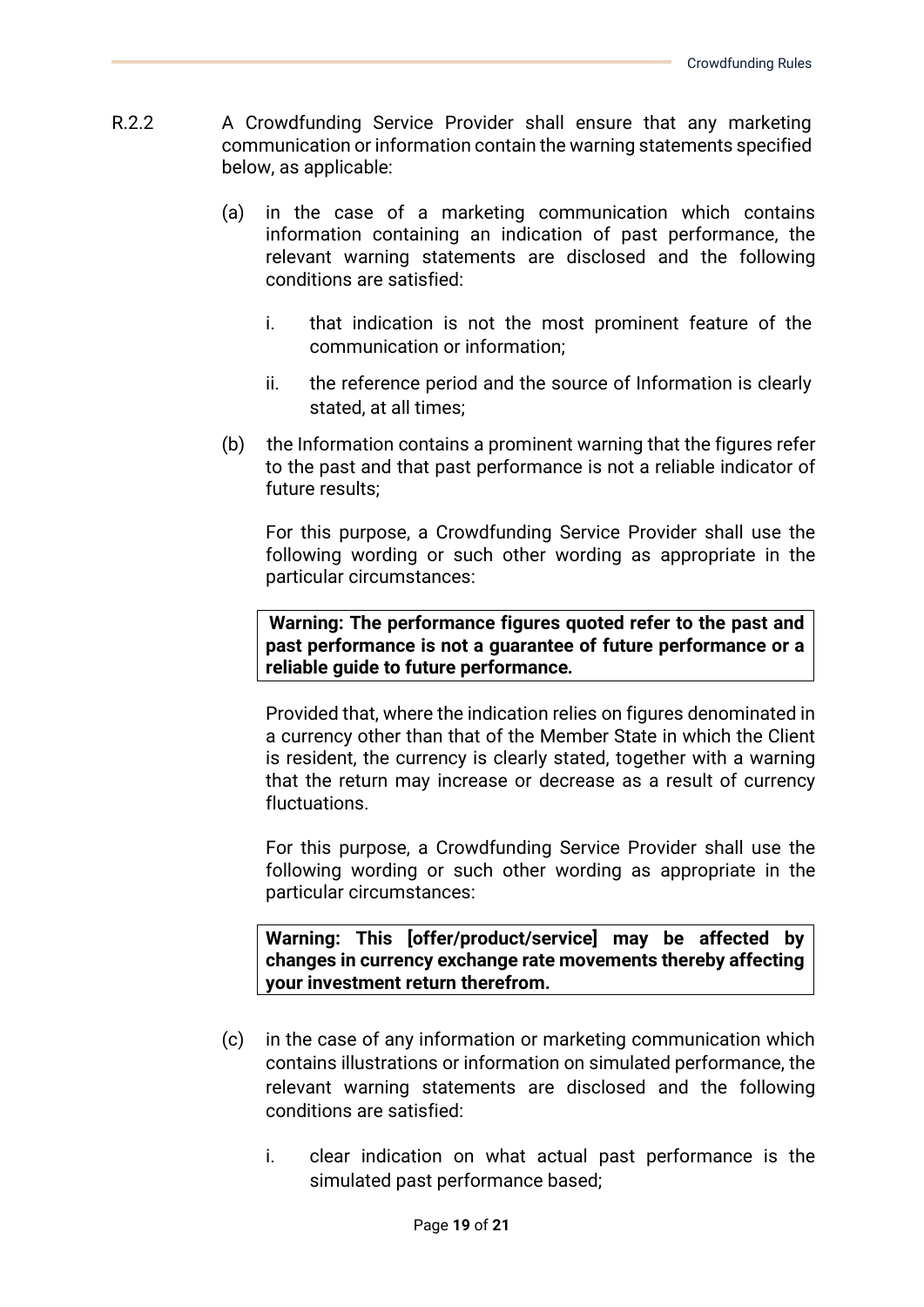- ii. that indication is not the most prominent feature of the communication or information;
- iii. the reference period and the source of Information is clearly stated, at all times;
- iv. the Information contains a prominent warning that the figures refer to simulated past performance and that past performance is not a reliable indicator of future performance.

For this purpose, a Crowdfunding Service Provider shall use the following wording or such other wording as appropriate in the particular circumstances:

**Warning: The performance figures quoted are only estimates and may not be a reliable indicator or guide of future performance of this investment.**

(d) in cases where a marketed offer, product or service is denominated or priced in a foreign currency, or where the value of a marketed offer, product or service may be directly affected by changes in foreign exchange rates, the relevant warning statements are disclosed.

For this purpose, a Crowdfunding Service Provider shall use the following wording or such other wording as appropriate in the particular circumstances:

**Warning: This [offer/product/service] may be affected by changes in currency exchange rates.** 

(e) in all marketing communications related to crowdfunding services, it is clearly indicated that an investment in crowdfunding projects entails risks, including the risk of partial or entire loss of the money invested by the Client.

A Crowdfunding Service Provider shall use the following wording or such other wording as appropriate in the particular circumstances:

**Warning: Investment in crowdfunding projects entails risks, including the risk of partial or entire loss of the money invested. Your investment is not covered by a deposit guarantee scheme or by an investor compensation scheme.**

(f) Where a Crowdfunding Service Provider offers or has established and operates a contingency fund for its activity related to the individual portfolio management of loans, it shall in its marketing communications, clearly indicate, as a minimum, that such fund does not give the Client a right to a payment and that the Client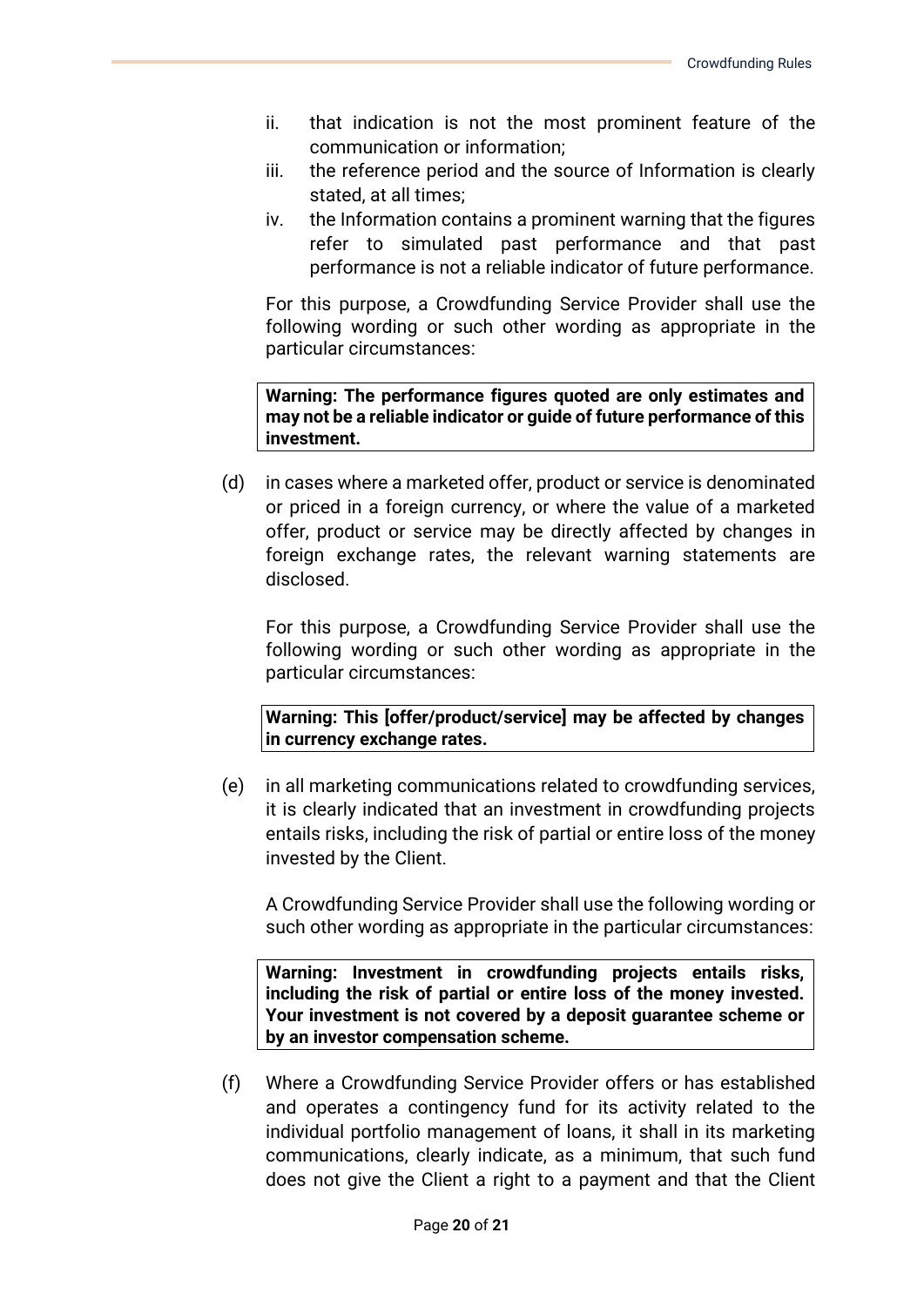should not rely on possible pay-outs from the contingency fund when considering whether or how much to invest.

A Crowdfunding Service Provider shall use the following wording or such other wording as appropriate in the particular circumstances:

**Warning: The contingency fund we offer in relation to the [offer/product/service] does not give you a right to a payment and you should not rely on possible pay-outs from that fund when considering whether or how much to invest.**